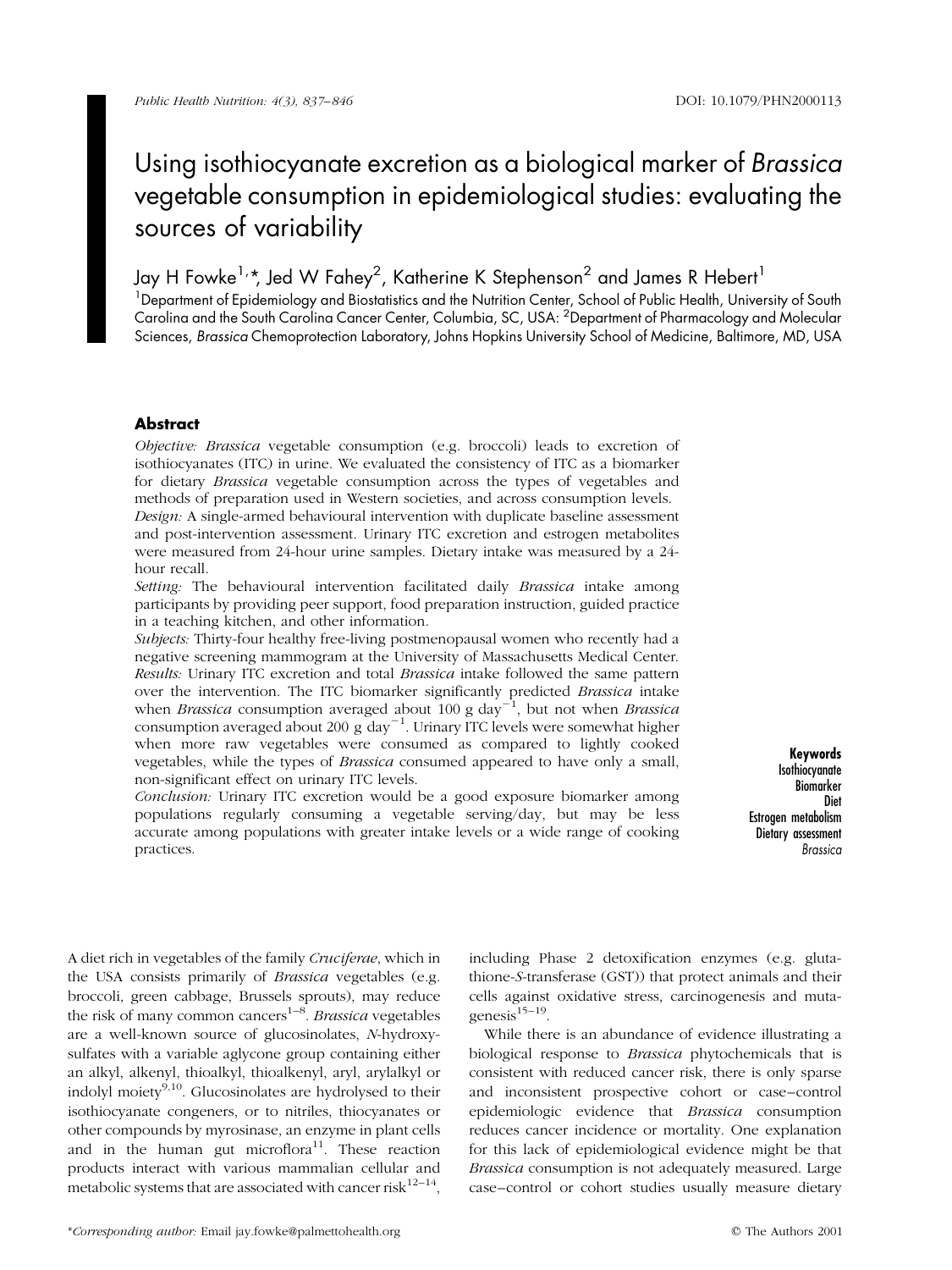intake with a food-frequency questionnaire (FFQ). These dietary instruments query only a limited number of foods, request average portion sizes, and rely on long-term memory to recall past dietary practices<sup>20</sup>. Additionally, there is a growing body of evidence to suggest that data from such self-reported dietary assessment techniques are influenced by participants' characteristics, including their psychological profiles $21$ . The large potential public health benefit of even a small percentage reduction in cancer incidence suggests the need for a better method to estimate glucosinolate intake in free-living study populations.

Recently, an assay was developed to measure isothiocyanates and their metabolites in human urine $11,22,23$ . Biological markers for dietary intake are not susceptible to reporting errors that limit self-report, especially FFQ  $data<sup>24</sup>$ , and therefore urinary ITC excretion might provide a less biased way of assessing Brassica intake in largescale studies. In several highly controlled metabolic studies, urinary isothiocyanate excretion levels (ITC) were consistent with the amount of Brassica administered to the study participant<sup>11,25-27</sup>. Seow and colleagues found that categories of total Brassica intake as measured by FFQ significantly followed the trend across categories of urinary ITC levels $^{23}$ . This Asian study population consumed moderate daily amounts of Brassica  $(40 \text{ g day}^{-1})$ , primarily as Chinese cabbage, and cooking practices were not evaluated.

There are several sources of variability that could lead to substantial error in estimating Brassica intake by means of urinary ITC analysis. A further evaluation of these errors could benefit research studies intending to use ITC as a biomarker for dietary intake. The glucosinolate content of Brassica vegetables varies across species and cultivars, and depends on numerous environmental variables such as soil conditions under which the vegetables are grown<sup>9,15</sup>. Not all glucosinolates are equally likely to be converted to detectable isothiocyanates $10,11$ . Therefore the quality of ITC as a biomarker for Brassica intake may depend upon the types of vegetables consumed. In addition, post-harvest handling, plant age, vegetable preparation and individual metabolic activity further affect glucosinolate concentration, effective dose and biological activity $9,15,23,28-31$ .

An intensive 4-week dietary intervention was designed and implemented in order to evaluate the physiological response to increased Brassica vegetable consumption and to develop new functional-food assessment approaches in healthy free-living people. Since the intervention was of high intensity and relatively short duration, it provided an ideal opportunity to compare estimated Brassica intake from two independent sources: a well-regarded dietary assessment standard and the ITC biomarker of Brassica exposure. Over the three phases of the intervention, the same group of 34 participants consumed low, moderate and high amounts of Brassica, enabling us to evaluate the consistency between ITC excretion and self-reported Brassica consumption across different levels of consumption, and to evaluate the ability of ITC to track changes in dietary intake within individuals. Variability in ITC excretion with vegetable type and vegetable preparation are considered. We have previously reported that greater Brassica intake leads to a shift in the estrogen composition in these study participants, such that the amount of 2-hydroxyestrone increased relative to the amount of  $16\alpha$ -hydroxyestrone<sup>32</sup>. We compared urinary ITC levels, as a marker for dietary Brassica intake, to urinary estrogen metabolite levels known to be affected by dietary Brassica intake.

#### Materials and methods

#### Study participants

Several aspects of this study have been described previously $3^2$ . Study participants were healthy, free-living, postmenopausal women who had received screening mammographic services within the past year. Participants were over 45 years of age and without a menstrual cycle during the previous 12 months. Tobacco-users or women who regularly consumed more than two alcoholic drinks per day were excluded. Additionally, subjects using any prescription or non-prescription hormones, diabetes medication, antibiotics, herbal remedies, or who were under a physician-recommended diet, were excluded. The average age of the 34 women participating in the study was  $61.8$  years (SD=8.1, range:  $49-77$ ). Twenty-five subjects were married and 17 had achieved at least a college degree. Fourteen women were employed, primarily in service-oriented positions such as nursing or in managerial/office jobs.

Study participants attended a series of four classes designed to facilitate the addition of Brassica vegetables to the daily diet. Class discussions were led by a registered dietitian, but relied on peer support and peer modelling to motivate adherence. Content focused on problem-solving skills and overcoming barriers associated with the dietary change. A strong emphasis was placed on vegetable preparation, and participants were encouraged to eat either raw or lightly steamed vegetables. Participants practised vegetable preparation skills through guided meal preparation in a teaching kitchen.

#### Study design and data collection

The study design and sample collection schedule are illustrated i[n Fig. 1. S](#page-2-0)tudy participants provided two 24 hour urine samples prior to the intervention period, which are referred to as 'Baseline-1' and 'Baseline-2'. Additional 24-hour urine samples were collected during the last week of the intervention phase (referred to as `Intervention') and two weeks after the conclusion of the intervention ('Postintervention'). Both written and oral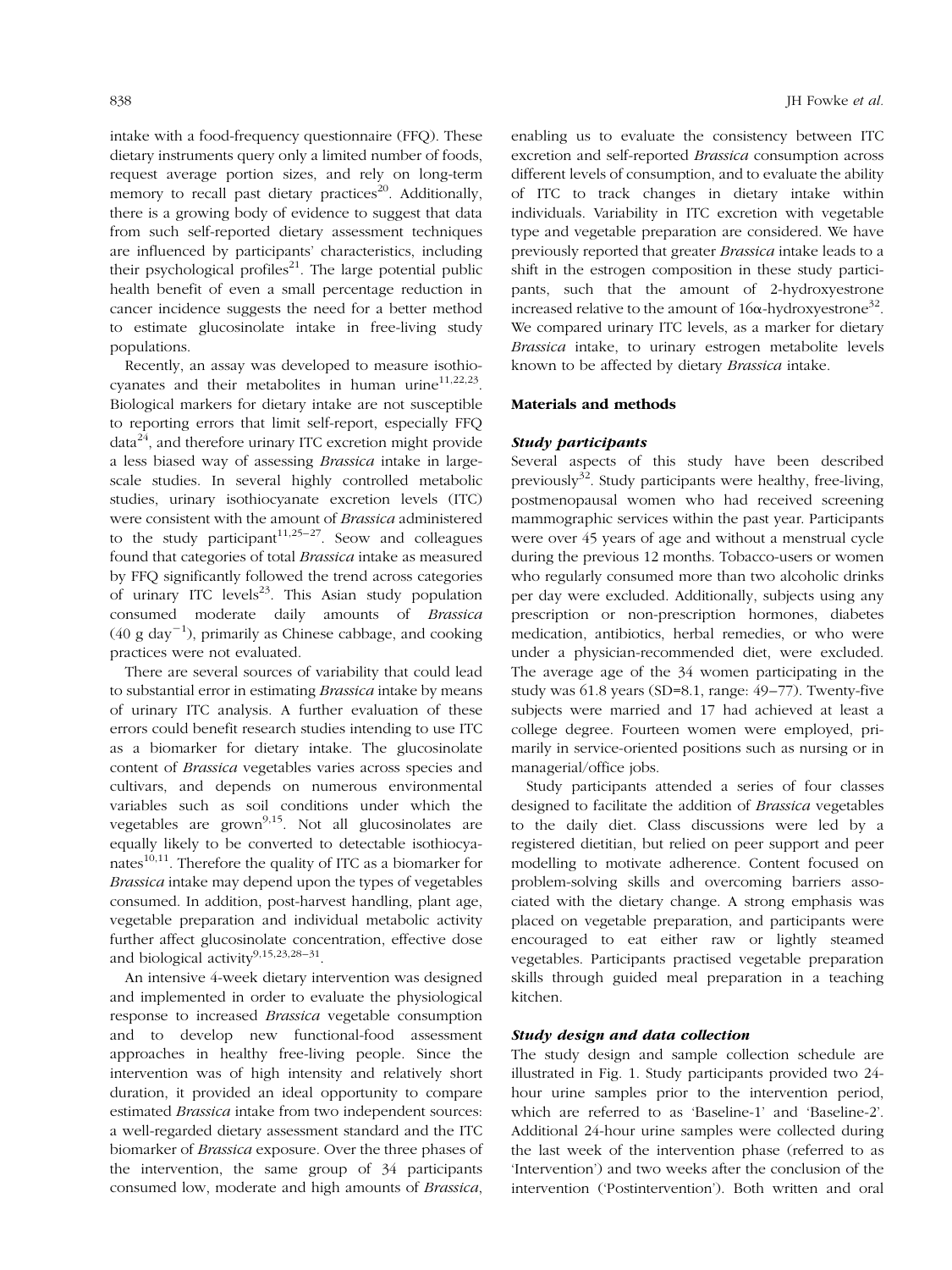<span id="page-2-0"></span>

Fig. 1 Study design and data collection schedule: each arrow indicates a week during the study phase in which three 24-hour recalls were administered and a 24-hour urine sample was collected

instructions concerning 24-hour urine collection were administered to all participants. Subjects also were advised to avoid prepared mustard and horseradish during the two days prior to the urine collection, as these condiments are made from Cruciferous vegetables and have significant quantities of allyl isothiocyanate. Each opaque urine collection bottle contained 2.0 g ascorbic acid as a preservative. Urine samples were delivered to project staff within 1 day of collection, and most were delivered on the same day of collection. Upon arrival, total volumes of urine were recorded, and aliquots were stored at  $-80^{\circ}$ C. Urine aliquots were shipped on dry ice to Baltimore for ITC analysis.

During each week in which urine was collected, three 24-hour diet recalls (24HR) were administered to each participant. Participants were telephoned on three randomly assigned days (two weekdays and one weekend day) and asked to describe their diet on the preceding day. A structured interview protocol was strictly followed. Highly trained registered dietitians conducted all interviews, and participants were provided a two-dimensional chart of typical foods to assist with portion size estimation. Nutrient calculations were performed using the Nutrition Data System software, developed by the Nutrition Coordinating Center, University of Minnesota, Minneapolis, MN (Food Database: 13A; Nutrient Database:  $28$ <sup>33</sup>. There were no missing nutrient values in this analysis. Data from the 24HR within each week were averaged for each participant. Of the 408 calls assigned to the 34 participants, 401 calls were completed (98.3%). From each 24HR log, the amount (grams) of Brassica vegetable reported were combined within each day by vegetable type and by cooked or raw status, and then averaged across all 24HR during the week. Brassica vegetables reported as cooked were adjusted to reflect raw grams consumed.

Questionnaires were administered throughout the study, first to collect demographic and breast cancerrelated data, then to monitor for changes in medication use, physical activity, occupational status, or alcohol use. The psychological constructs `Social Approval' and `Social Desirability', along with demographic and other data, were measured by questionnaire during the baseline study phase $34,35$ .

#### Isothiocyanate laboratory analysis

Samples (1.5 ml) from each urine collection were thawed and centrifuged  $(200g)$  for 5 min at  $4^{\circ}$ C) to remove particulate matter. The cyclocondensation reaction<sup>22</sup> with urine was carried out in 4 ml, screw-topped glass vials in a final volume of 2.0 ml that contained 200 or 500 ml of urine and enough water to total 500  $\mu$ l, 0.5 ml of 500 mM sodium borate buffer (pH 9.25), and 1.0 ml of 40 mM 1,2 benzenedithiol in methanol. The vials were flushed with N2 gas, sealed with Teflon-lined septa, and the contents were mixed with a Vortex mixer and incubated for 2 h at 65°C. Samples were then cooled to room temperature, briefly centrifuged (350g for 5 min), and loaded into a Waters WISP Autosampler<sup>®</sup>. Aliquots (200  $\mu$ l) of each reaction mixture were injected on to a reverse-phase high-performance liquid chromatography (HPLC) column (Partisil 10  $\mu$ m ODS-2, 4.5×250 mm; Whatman, Clifton, NJ) and eluted isocratically with 80% methanol/20% water  $(v/v)$  at a flow rate of 2 ml min<sup>-1</sup>. The cyclocondensation product peak, 1,3-benzodithiole-2-thione, was eluted at c. 5.0 min, and its area was integrated at 365 nm using a Waters Photodiode Array detector (Waters Millenium Software<sup>®</sup>, Version 2.15.01).

Three sets of controls were included with each analytical run: (1) purified cyclocondensation product (200  $\mu$ l of 2.5, 5.0 and 10.0  $\mu$ M solutions) was injected to assess the validity of the standard curve; (2) a reaction mixture containing only 1,2-benzenedithiol was included to ensure that no peak is given by 1,2-benzenedithiol alone; and (3) three concentrations  $(2.5, 5.0 \text{ and } 10.0 \text{ }\mu\text{M})$ of the N-acetylcysteine derivative of allyl isothiocyanate were analysed with and without 1,2-benzenedithiol to ensure that the cyclocondensation reaction went to completion. Standard curves, assay reproducibility, linearity of response and storage characteristics of urine samples were all as detailed in Shapiro *et al.*<sup>11</sup>. Urinary ITC concentration  $(\mu \text{mol ml}^{-1})$  was multiplied by the volume of urine collected during the 24-hour period (ml), to give umol daily ITC excretion.

#### Urinary estrogen metabolites

Urinary 2-hydroxyestrone (2HE) and  $16\alpha$ -hydroxyestrone (16HE) were measured using a solid-phase enzyme immunoassay kit from Immuna Care Corporation (Bethlehem,  $PA^{32,36}$ . All assays were performed on samples in triplicate, in random order, within one batch, and by a single technician who was masked as to the sequence of the sample collection. The intra-assay coefficients of variation (CV) for 2HE and 16HE were each 4.0% and inter-assay CVs were 10.0% and 9.9%, respectively. Standard urine samples were obtained from women of a similar age and estrogen level as the study participants.

#### Statistical analysis

A descriptive analysis of dietary Brassica intake and urinary ITC excretion is presented at all four measurement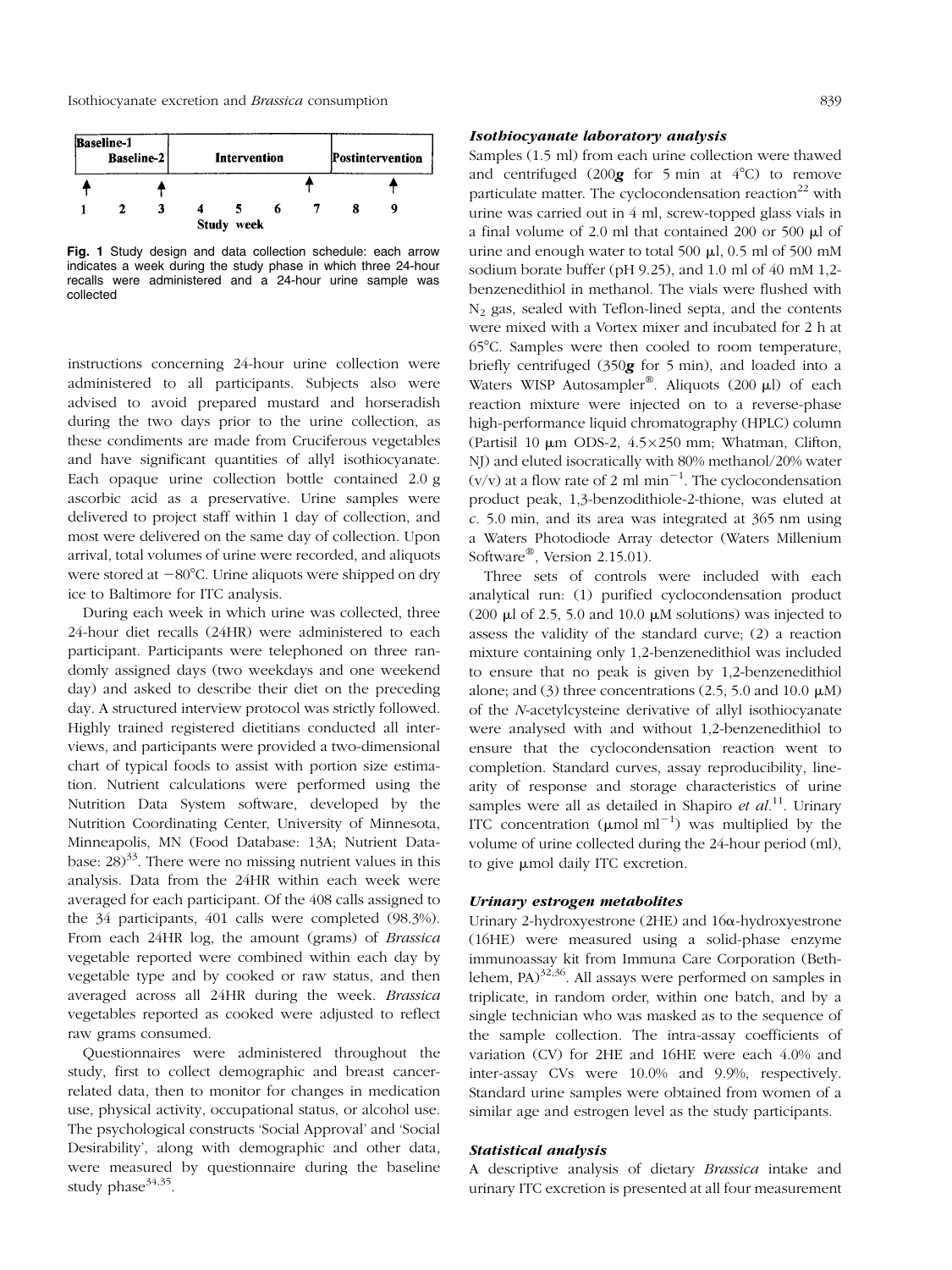|                  | ITC $(\mu \text{mol}/24 \text{ h})^*$ |      |        |       |        | Brassica (g/24 h)+ |       |        |       |       |
|------------------|---------------------------------------|------|--------|-------|--------|--------------------|-------|--------|-------|-------|
| Study phase      | Min                                   | Q1   | Median | QЗ    | Max    | Min                | Q1    | Median | Q3    | Max   |
| Baseline-1       | 0 (5)                                 | 0.58 | 1.96   | 5.21  | 11.34  | 0(15)              |       | 3.9    | 20.3  | 52.6  |
| Baseline-2       | 0(12)                                 |      | 0.51   | 4.12  | 38.97  | 0(20)              | 0     |        | 10.4  | 75.6  |
| Intervention     | 0.92                                  | 9.46 | 16.90  | 37.69 | 145.83 | 53.6               | 149.8 | 180.9  | 245.4 | 371.5 |
| Postintervention | 0 (1)                                 | 5.79 | 12.49  | 25.98 | 84.09  | 0(3)               | 50.7  | 105.0  | 166.3 | 241.8 |

<span id="page-3-0"></span>Table 1 Isothiocyanate (ITC) excretion or self-reported Brassica intake

Min: minimum value; Q1: 25th percentile; Q3: 75th percentile; Max: maximum value.

( ): Number of participants with no detectable ITC or reporting 0 g Brassica intake.

ITC excretion measured in 24-hour urine samples collected during each phase of the study.

² Brassica consumption measured with three 24-hour recalls (24HR) during the same week that a 24-hour urine sample was collected.

times within the intervention (i.e. Baseline-1, Baseline-2, Intervention and Postintervention). The analysis focused on the association between Brassica intake and ITC excretion during the Intervention and Postintervention study phases because few participants consumed Brassica at Baseline, and there was insufficient variability in the dietary and urinary data to perform the detailed analysis within this study phase. The isothiocyanate data were natural log (ln) transformed to better meet assumptions of the statistical analysis. Brassica vegetable intake data during the Intervention and Postintervention study phases approximated a normal distribution. Pearson correlation coefficients and linear regression coefficients were used to assess the cross-sectional associations. Regression coefficients reflect the amount of urinary ITC excretion  $(\ln(\mu \text{mol day}^{-1}))$  due to each unit change (e.g.

 $g \, \text{day}^{-1}$ ) in the dietary parameter. Vegetable-specific associations with urinary ITC excretion were identified using partial correlation coefficients, or by simultaneously including each vegetable type in a linear regression model that predicts ITC excretion. Similarly, the amounts of Brassica intake consumed as cooked or raw were simultaneously included in a linear regression model.

We evaluated the ability of urinary ITC levels to track individual changes in Brassica intake or to induce a change in estrogen metabolism. Measurements across the two baseline time points were not significantly different, and each subject's two baseline values were averaged together for calculation of the change scores, in order to provide the most stable baseline estimate. Change scores for Brassica, ITC levels or the relative amounts of estrogen metabolites (2HE/16HE ratio) were computed



Fig. 2 The distribution of Brassica vegetable consumption and urinary isothiocyanate (ITC) excretion across phases of the study (Base-1, Baseline-1; Base-2, Baseline-2; Inter, Intervention; Postint, Postintervention). Horizontal lines at 5th, 25th, 50th, 75th and 95th percentiles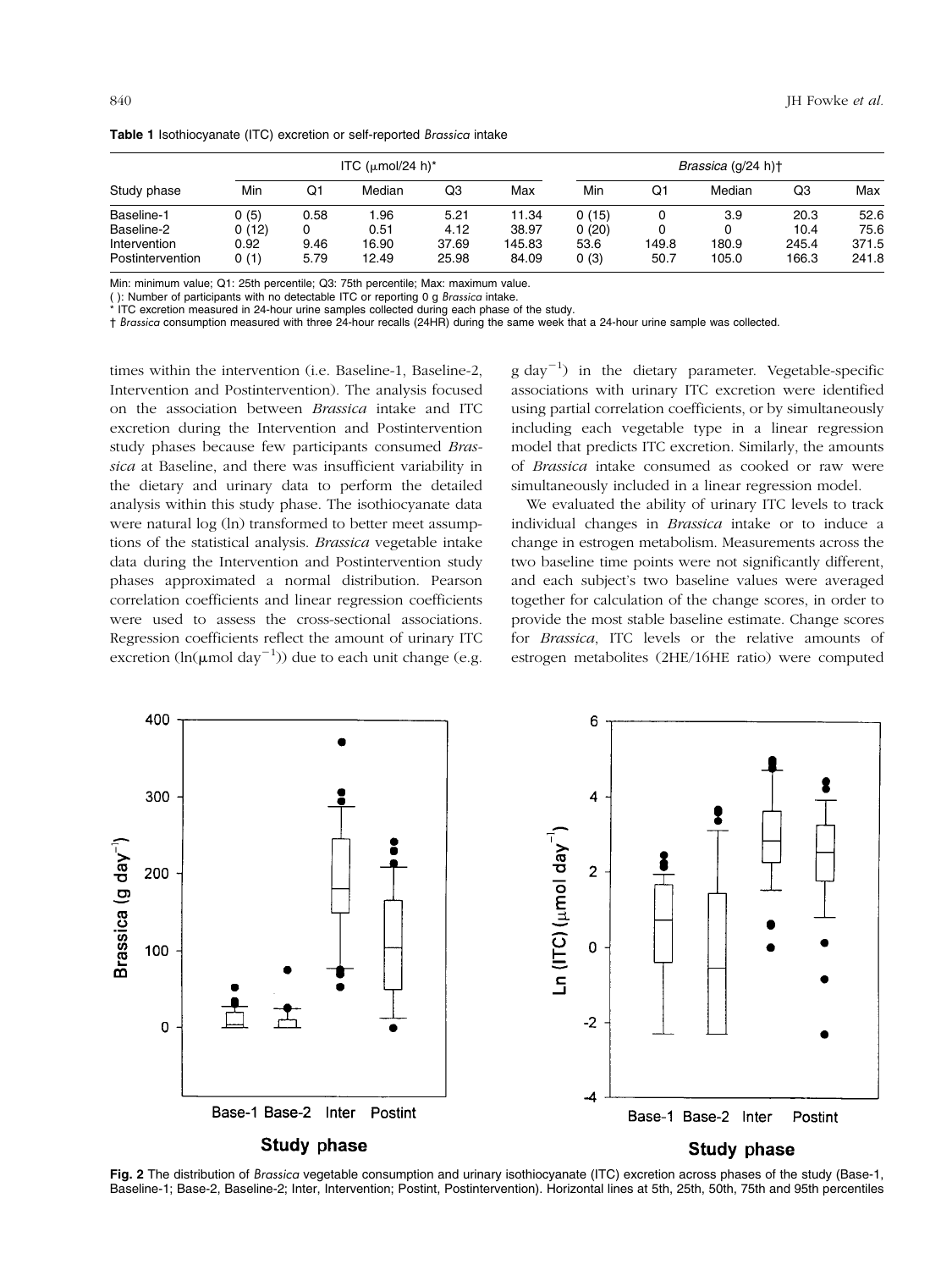by subtraction of the Baseline value from either the Intervention or the Postintervention value. Paired t-tests were used to compare changes in diet or urinary measures between any two time points. Correlation coefficients and regression coefficients were adjusted for baseline (log-transformed) ITC values, in order to reduce the influence of an extreme baseline value on the change score (i.e. regression to the mean).

#### Results

Reported Brassica vegetable consumption and urinary ITC excretion are summarised i[n Table 1](#page-3-0) an[d Fig. 2. A](#page-3-0)t Baseline, participants' Brassica intake was similar across the two baseline measures  $(P=0.37)$ , and averaged about 9 g of vegetable per day. Brassica consumption increased during the intervention to 193 g day<sup>-1</sup>  $(P < 0.001$ , Average Baseline value vs. Intervention), and all participants reported greater Brassica consumption during the intervention. At Postintervention, average Brassica consumption decreased by 84 g day<sup>-1</sup> ( $P < 0.001$  for Intervention vs. Postintervention). Broccoli, cabbage and Brussels sprouts were most commonly consumed (Intervention: 50.5, 42.5 and 75.7 g day<sup>-1</sup>; Postintervention: 27.0, 14.8 and 43.1  $g \text{ day}^{-1}$ , respectively).

Urinary ITC levels were lowest at the two Baseline time points, and these Baseline ITC levels were not significantly different ( $P = 0.24$ ). ITC was non-detectable in 17 urine samples at Baseline, whereas all urine samples obtained during the Intervention phase of the study contained detectable ITC. Group-average ITC excretion levels followed the trend of Brassica intake, with significant increases from Baseline to Intervention ( $P \leq$ 0.01), and a decrease from the Intervention to Postintervention phase of the study ( $P < 0.01$ ).

The association between individual-level ITC excretion and reported Brassica intake was evaluated within each measurement period of the study (Table 2, [Fig. 3\).](#page-5-0) The

scatter plots o[f Fig. 3 il](#page-5-0)lustrate the unstable association between Brassica intake and ITC excretion during the two Baseline collection periods, when Brassica consumption was very low and sporadic. Any linear association was due to a few highly influential values, and therefore we restrict further analyses to the Intervention and Postintervention study phases. During the Intervention period, where intake was highest, there was only a weak and non-significant association between urinary ITC level and total Brassica intake or vegetable specific intake. During the Postintervention, where intake was moderate, there was a significant association between ITC excretion and *Brassica* intake  $(r = 0.58, P \le 0.01)$ , at which time each g day<sup>-1</sup> of *Brassica* led to an increase of 0.24 log units  $(log(\mu \text{mol day}^{-1}))$  in urinary ITC levels. Adjustment for macronutrient intake (protein g day<sup>-1</sup>, fat g day<sup>-1</sup>, energy kcal day<sup>-1</sup>, carbohydrate g day<sup>-1</sup>) did not affect the association between *Brassica* intake and ITC excretion.

The commonly consumed vegetables (i.e. broccoli, cabbage and Brussels sprouts) appeared to contribute proportionally equivalent amounts of ITC to the content of urine at Postintervention, but there was greater disparity during the Intervention. Brussels sprouts intake was highest during the Intervention, and certain glucosinolates common in Brussels sprouts might be less likely to contribute to ITC in urine. When Brussels sprouts consumption was removed from the total amount of Brassica consumed, the associations improved slightly during the Intervention  $(r = 0.21, P = 0.23; b = 0.06,$ 95% CI (0.04, 0.17)), but regression coefficients at Postintervention decreased slightly  $(r = 0.46, P = 0.006;$  $b = 0.23$ , 95% CI (0.07, 0.39)). Raw vegetable intake tended to be more strongly associated with ITC levels as compared with cooked vegetable intake.

Dietary interventions and metabolic (in-patient) studies often analyse changes in a biochemical measure as an individual-level marker of exposure change. As described

|                         |         |      | Intervention |               | Postintervention |        |      |               |  |
|-------------------------|---------|------|--------------|---------------|------------------|--------|------|---------------|--|
| <b>Brassica</b>         |         | P    | b            | 95% CI        |                  | P      | b    | 95% CI        |  |
| Model 1*                |         |      |              |               |                  |        |      |               |  |
| Total                   | 0.14    | 0.45 | 0.04         | $-0.06, 0.15$ | 0.58             | < 0.01 | 0.24 | 0.12, 0.36    |  |
| Model 2+                |         |      |              |               |                  |        |      |               |  |
| <b>Broccoli</b>         | 0.12    | 0.51 | 0.06         | $-0.12, 0.25$ | 0.51             | < 0.01 | 0.38 | 0.14, 0.63    |  |
| Cabbage                 | $-0.05$ | 0.76 | $-0.03$      | $-0.23, 0.17$ | 0.32             | 0.08   | 0.31 | $-0.03, 0.66$ |  |
| <b>Brussels sprouts</b> | $-0.05$ | 0.78 | $-0.02$      | $-0.18, 0.14$ | 0.50             | < 0.01 | 0.34 | 0.11, 0.57    |  |
| Other                   | 0.32    | 0.08 | 0.23         | $-0.02, 0.49$ | 0.08             | 0.67   | 0.05 | $-0.20.0.31$  |  |
| Model 3‡                |         |      |              |               |                  |        |      |               |  |
| Cooked                  | 0.07    | 0.68 | 0.02         | $-0.09.$ 0.14 | 0.47             | < 0.01 | 0.20 | 0.06, 0.34    |  |
| Raw                     | 0.23    | 0.18 | 0.12         | $-0.06, 0.31$ | 0.44             | 0.01   | 0.40 | 0.10, 0.70    |  |

Table 2 Association between isothiocyanate excretion and total Brassica intake, and by vegetable type or vegetable preparation

Isothiocyanate (ITC) measured from 24-hour urine samples collected during each phase of the study. Brassica consumption measured by three 24-hour recalls during each week in which a urine sample was collected for isothiocyanate measurement.

).

\* Model 1: log(ITC)=Total *Brassica* (20 g day<sup>–1</sup>).<br>† Model 2: log(ITC)=Broccoli (20 g day<sup>–1</sup>)+Cabbage (20 g day<sup>–1</sup>)+Brussels sprouts (20 g day<sup>–1</sup>)+Other (20 g day<sup>–1</sup>).

 $\dagger$  Model 3: log(ITC)=Cooked Brassica (20 g day $^{-1}$ )+Raw Brassica (20 g day $^{-1}$ 

Partial Pearson correlation coefficients adjusted for other variables in model.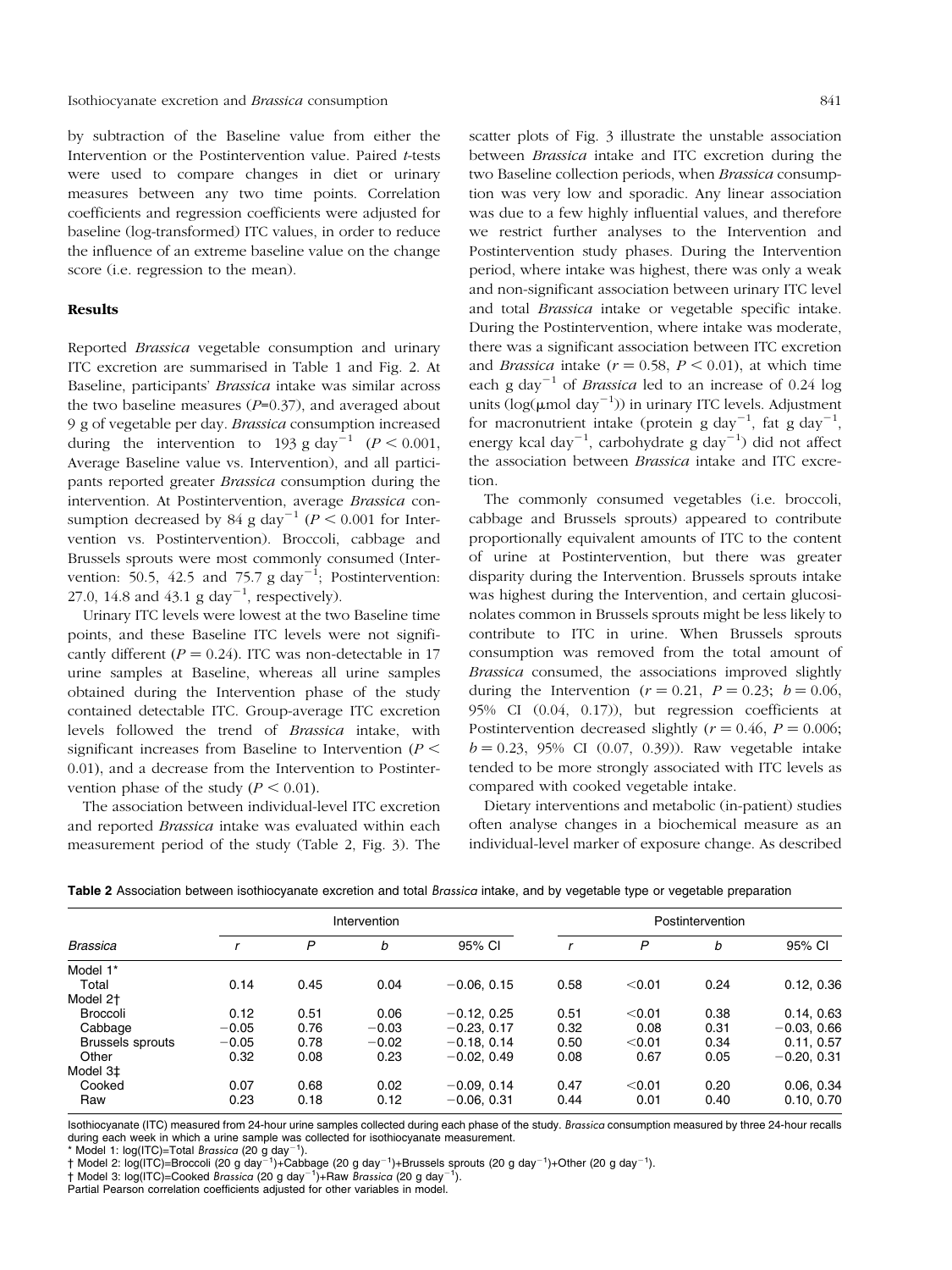<span id="page-5-0"></span>

Fig. 3 Brassica intake and isothiocyanate excretion within the same participants consuming different levels of Brassica

in the Methods section, changes in Brassica or urinary ITC levels were calculated by subtracting the average Baseline values from values at either the Intervention or Postervention study phase. Moderate change in Brassica intake (Postintervention-Baseline) was associated with a significant change in urinary ITC levels, where each 20 g day<sup>-1</sup> increase in *Brassica* intake led to a 0.24 log-unit increase in urinary ITC excretion (Table 3). In contrast, larger change in Brassica intake (Intervention-Baseline) was associated with almost no change in ITC levels.

In order to explore the consistency between urinary ITC levels and a physiological response to Brassica vegetable intake, the urinary estrogen metabolite ratio 2-hydroxyestrone: 16a-hydroxyestrone (2HE/16HE) was regressed on urinary ITC excretion levels. Greater urinary ITC levels were not significantly associated with a higher urinary 2HE/16HE ratio within either the Intervention or

Table 3 Association between change in grams of Brassica vegetable intake per day, and change in isothiocyanate (ITC) excretion

|                                 |      |      | Intervention-Baseline |               | Postintervention-Baseline |          |      |            |
|---------------------------------|------|------|-----------------------|---------------|---------------------------|----------|------|------------|
| Brassica                        |      |      |                       | 95% CI        |                           |          |      | 95% CI     |
| Total (20 g day <sup>-1</sup> ) | 0.18 | 0.31 | 0.06                  | $-0.05, 0.17$ | 0.57                      | $<$ 0.01 | 0.24 | 0.11, 0.36 |

Ln (Isothiocyanate (ITC)) measured from 24-hour urine samples collected during each phase of the study. Brassica consumption measured by three 24-hour recalls during each week in which a urine sample was collected for isothiocyanate measurement.

Change scores calculated by subtracting the average of the two Baseline measurements for dietary intake or log(ITC) levels from values at Intervention or **Postintervention** 

Model:  $\Delta$  log(ITC)= $\Delta$  Brassica+log(ITC<sub>Baseline</sub>).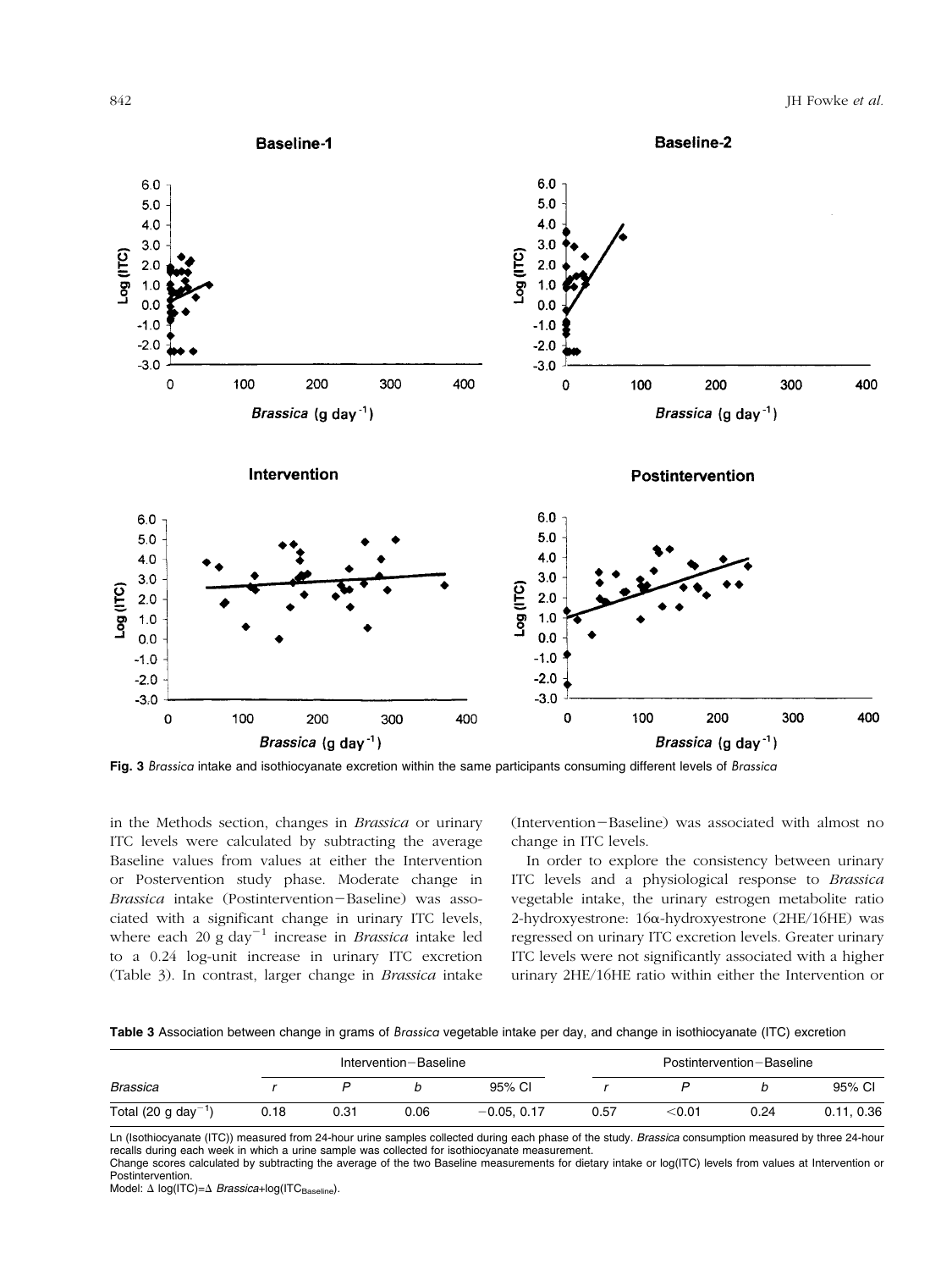Table 4 Association between urinary isothiocyanate excretion level and the 2HE/16HE estrogen metabolite ratio

|                                                               |         | h | 95% CI                         |  |
|---------------------------------------------------------------|---------|---|--------------------------------|--|
| Cross-sectional*                                              |         |   |                                |  |
| Intervention                                                  | 0.13    |   | $0.45$ $0.12$ $-0.21$ , $0.45$ |  |
| Postintervention<br>Changet                                   | $-0.04$ |   | $0.83 -0.05 -0.51$ , 0.41      |  |
| Intervention-Baseline                                         | $-0.18$ |   | $0.29 -0.20 -0.61$ , 0.18      |  |
| Postintervention-Baseline $-0.49$ < 0.01 $-0.74$ -1.21, -0.26 |         |   |                                |  |

\* Cross-sectional model: 2/16=log(ITC).

 $\dagger$  Change model:  $\Delta$ 2/16= $\Delta$ (logITC)+ITC<sub>Baseline</sub>

Postintervention study phase (Table 4). Adjustment for the previously described dietary factors led to a stronger association during the Intervention  $(b = 0.28, 95\%$  $CI(-0.14, 0.69)$ , but had no impact on the Postintervention association  $(b = -0.04, 95\% \text{ CI } (-0.34, 0.26)).$ Unexpectedly, increased ITC excretion from Baseline to Postintervention was significantly associated with lower urinary 2HE/16HE levels  $(r = -0.49, P < 0.01)$ . No outliers or highly influential data points were evident. Statistical adjustment for changes in macronutrient intake during these time intervals did not change the interpreted results (Intervention-Baseline:  $b = -0.24$ , 95% CI  $(-0.53, 0.03)$ ; Postintervention-Baseline:  $b = -0.41$ ; 95% CI  $(-0.62, -0.19)$ ).

#### Discussion

Nutritional epidemiology often evaluates the association between the macro- or micronutrient components of the diet and disease risk. There is growing evidence that the non-nutrient components of the diet could impact cancer risk. Examples include genestein derived from soy-foods, enterolactone from grain-foods, and isothiocyanates from Brassica vegetables. However, it is difficult to measure exposure to these food components accurately. Typical FFQs do not query an exhaustive listing of these vegetables or factors that may modify the phytochemical content. Urinary markers of dietary intake are less susceptible to reporting bias and might provide a chemical-specific exposure level. We created a model dietary intervention developed in part to design and evaluate dietary assessment strategies for functional food intake. In this intervention, the same participants consumed very high or moderate levels of Brassica vegetables, providing the unique opportunity to evaluate the performance of the biomarker across a range of intakes within the same individuals. The 24HR is a dietary assessment method that measures the current diet without resorting to standardised comparison portions in order to estimate the quantity of food consumed. This method provides the least biased approach to estimating dietary intake within an intervention $37,38$ .

We found that ITC excretion was a better predictor of Brassica intake when the group consumed a moderate

level of Brassica. Previously, Seow and colleagues found a greater discrepancy between estimated Brassica intake and ITC excretion among those participants who consumed more *Brassica*, and by  $GSTT1$  gene expression<sup>23</sup>. The metabolism of ITC may vary across individuals according to the expression and activity of GST and other metabolic enzymes, such that the urinary biomarker no longer represents dietary intake beyond a certain level of intake. In this study of US women, that threshold appears to be between 100 g day<sup>-1</sup> and 200 g day<sup>-1</sup>, on average. There was a dose-response pattern during the Postintervention study phase, when intake was moderate. The linear trend was lost with higher average intake. Additionally, there was a marginally significant association between changes in ITC excretion levels and changes in Brassica intake among free-living participants at Postintervention.

The amount of Brassica consumed at Postintervention is a better representation of the amounts consumed in many Asian regions. For example, Seow and colleagues found that Cruciferous intake averaged about 40 g day<sup>-1</sup> in Singapore<sup>23</sup>. Variance measures were not provided, but there was likely a wide distribution reaching into the ranges observed during the Postintervention phases of this study. According to food-disappearance data, the Japanese consume far more cabbage  $(19 \text{ g day}^{-1})$ , Chinese cabbage  $(22 \text{ g day}^{-1})$  and other *Brassica* vegetables which are rarely consumed in Western cultures<sup>39</sup>. This study indicates that populations which routinely consume Brassica do not appear to do so to such an extent that the urinary ITC marker would be unreliable. Consumption of Brassica vegetables in the United States has been estimated at 11 g  $day^{-1}$  in an analysis of food production data<sup>30</sup>; or about 2 servings per week in a large dietary survey<sup>40</sup>. These intake levels are similar to our Baseline measures, indicating that urinary ITC levels may be an unreliable estimate of Brassica intake in North American study populations.

Different Brassica vegetables have different glucosinolate concentrations, and the spectrum of glucosinolates differs from vegetable to vegetable. Although Brussels sprouts are a rich source of glucosinolates, the predominant glucosinolates include progoitrin, a B-hydroxyalkenyl glucosinolate that is hydrolysed by the enzyme myrosinase to produce nitriles, epithionitriles and oxazolidine-2-thiones, and not isothiocyanates. Progoitrin metabolites do not react to produce ITC in the human body, and these progoitrin metabolites do not react in the cyclocondensation reaction<sup>22</sup>. Brussel sprouts consumption was very high during the Intervention phase. However, these results might suggest only the slightest variation in ITC excretion due to variation in the patterns of consumed Brassica.

As a generalisation, the United States' population typically consumes Brassica vegetables after cooking. Glucosinolates are water-soluble and leach into the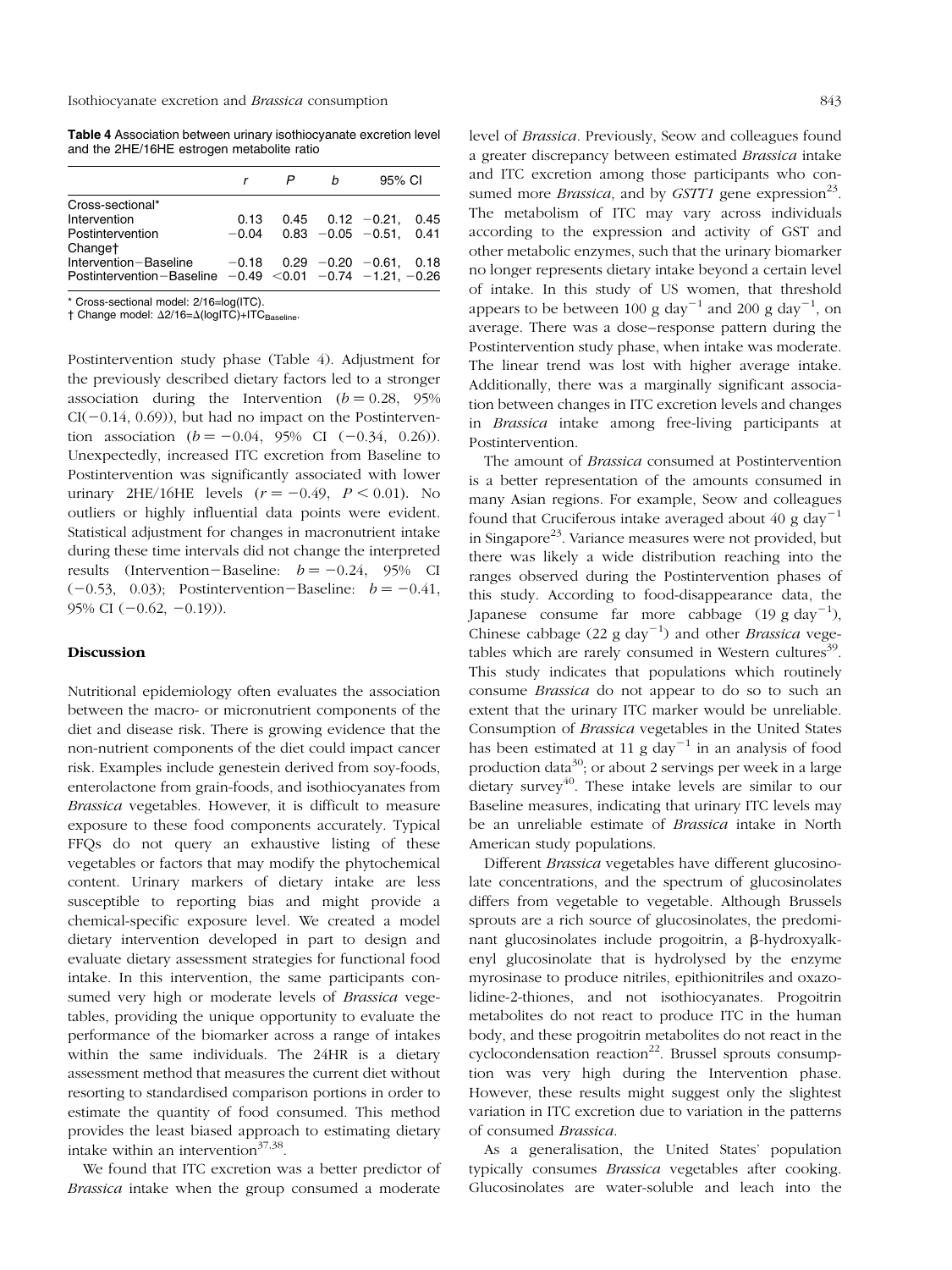cooking water with vegetable boiling, decreasing the glucosinolate concentration within the vegetable<sup>15,28,41-43</sup>. When thoroughly cooked *Brassica* vegetables are administered to subjects, plant myrosinase is inactivated, and essentially all of the glucosinolates/isothiocyanates are presented to the subject's digestive tract in glucosinolate form $^{11}$ , and additional metabolic/enzymatic steps are required to release the ITC component from the glucosinolate. Alternatively, it could be possible that very light cooking releases myrosinase without enzyme inactivation, leading to increased glucosinolate metabolism. Requiring that participants consume only raw Brassica would so highly control the study that results would not be applicable to free-living women, and such a restriction would likely decrease compliance to the intervention. Study participants were instructed during the intervention classes to prepare Brassica vegetables using techniques that prevent glucosinolates from leaching or degrading in the vegetable, with the goal of maintaining the glucosinolate content of the vegetables at the highest possible level. We found that both raw and cooked Brassica consumption contributed to urinary ITC levels, with raw consumption appearing to contribute a little more ITC to urine, suggesting that ITC excretion might be sensitive to the simplest of food preparation methods.

To further explore the use of ITC, we compared urinary ITC excretion levels to the 2HE/16HE estrogen metabolite ratio. The indole glucosinolates derived from Brassica vegetables are converted in the body to aryl hydrocarbon receptor agonists $44$ , and the activated receptor is able to induce the specific enzyme responsible for hydroxylation of estrone on the second carbon (CYP1A1, CYP1A2), producing 2-hydroxyestrone rather than the highly estrogenic and genotoxic  $16\alpha$ -hydroxyestrone. The ratio of these metabolites, 2HE/16HE, is currently under evaluation as an endocrine biomarker for breast cancer  $risk^{45-50}$ . We have found that *Brassica* consumption increases the 2HE/16HE ratio in this study population, consistent with a reduced risk of breast cancer $3^2$ . In contrast, urinary ITC levels, derived from Brassica vegetables, were not associated with the 2HE/16HE ratio. The common non-isothiocyanate metabolites (e.g. nitriles, thiocarbamates, epithionitriles, oxazolidine-2 thiones and various indole derivatives such as indole-3 carbinol and indole-3-acetonitrile) are not detected by this assay. Therefore, the urinary ITC index may be less informative as a biomarker for Brassica when the hypothesised disease mechanism involves indole glucosinolates.

To our knowledge, this is the first attempt to adjust for other dietary constituents. Nutrient intake is able to affect drug metabolism<sup>51</sup> and phytoestrogen excretion, either through induction or inhibition of Phase 1 or Phase 2 enzymes responsible for metabolism, or through increasing or decreasing the likelihood of faecal excretion over urinary excretion of the agent. Log-transformed urinary ITC excretion levels were not associated with dietary macronutrient intake, and adjustment for these nutrients did not affect the associations between ITC levels and either Brassica intake or urinary 2HE/16HE values. We did not explore the effects of fibre intake on ITC excretion because increased Brassica consumption leads directly to both greater fibre intake and ITC excretion, limiting our ability to identify this independent association in this study.

It is possible that these motivated participants misreported their diet; however, there is little evidence to suggest that these study results are due to dietary misreport. It is conceivable that participants over-reported Brassica intake in order to achieve the appearance of compliance. The psychological scales `social desirability' and 'social approval' have been previously evaluated for their effect on dietary self-report<sup>21</sup>. Social desirability describes a defensive mechanism where one is likely to present oneself in a fashion consistent with social norms and to avoid criticism, while social approval scores are associated with an intrinsic need to seek a positive response to a testing situation<sup>21,34,35</sup>. Consistent with the theoretical construct of the scales, the social approval scale was associated with Brassica intake during the Intervention phase  $(r = 0.33, P = 0.05)$ . Study personnel motivated participants to consume Brassica and provided feedback and problem-solving techniques, thus potentially creating a testing situation. During the Postintervention phase there was no contact with study personnel, thus reducing the 'pressure' to attain a specific level of Brassica intake. However, it is difficult to determine if participants with higher social approval scores met the testing challenge by consuming more Brassica or by reporting more Brassica. Social approval scores were not significantly correlated with ITC excretion  $(r = 0.06, P =$  $(0.74)$ , providing some support to the hypothesis that greater social approval scores were associated with misreport. However, adjustment with social approval scores had no effect on the regression coefficients during either the Intervention or Postintervention study phase. While there is some question as to the relationship between Brassica intake and social approval scores, misreport  $-$  if any  $-$  was small, and adjustment for social approval in the analysis did not alter the fundamental interpretation of the results.

It is unlikely that the differences in results over time are due to a training effect among participants. The duplicated baseline measurements were included to provide time for training. We have observed among women receiving repeated 24HR that all training occurs during the first 24HR, and that the effect is very small relative to the overall variability in their diet. The 24HRs administered during the Intervention phase were the seventh, eighth and ninth calls received by these participants.

Other sources of error in the correspondence between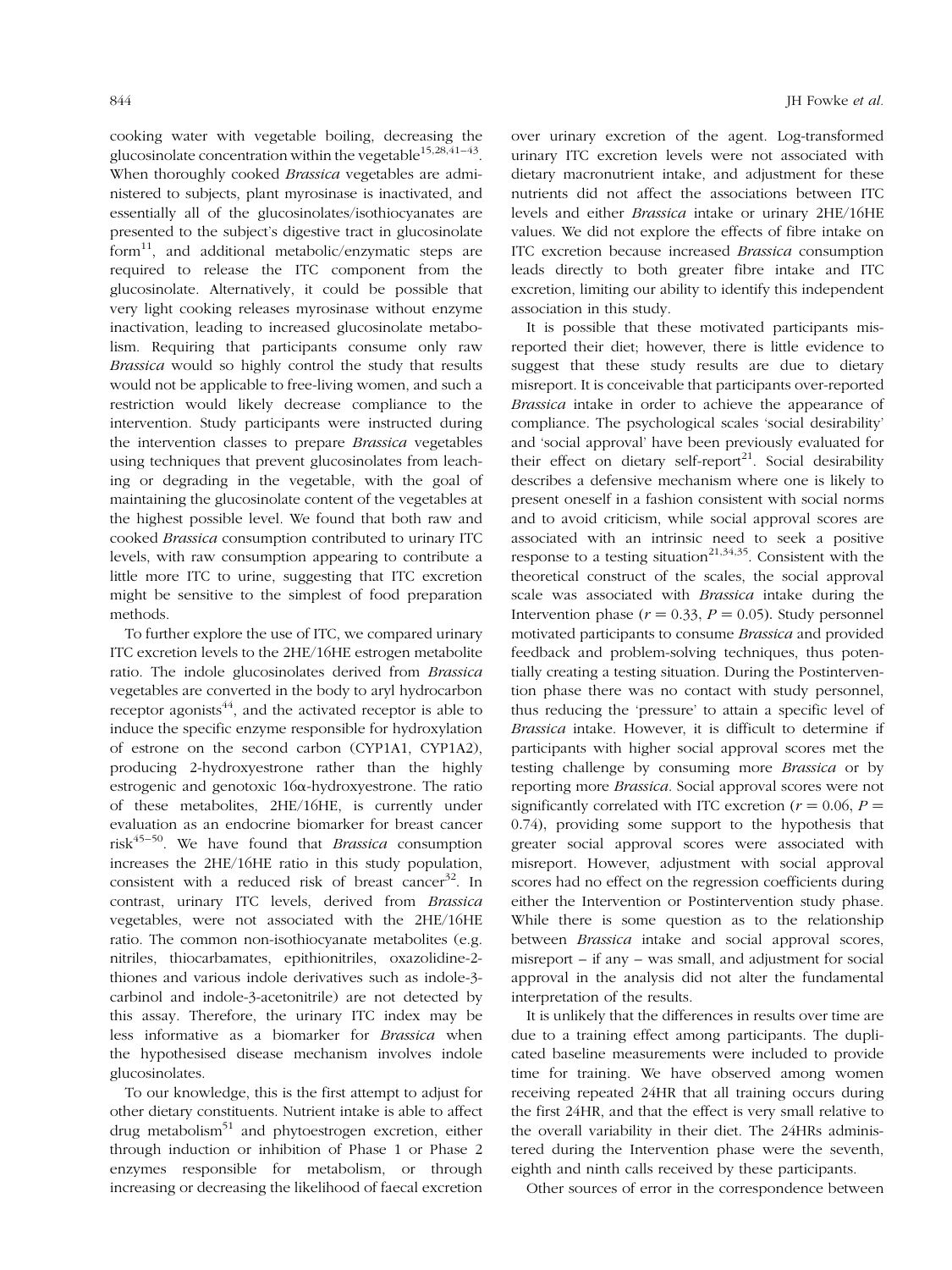Isothiocyanate excretion and Brassica consumption 845

urinary ITC levels and dietary Brassica consumption might be possible. Urinary ITC levels peak within several hours after consuming Brassica, but require one to three days to be completely excreted<sup>11</sup>. The 24HR assessment protocol contacted participants on three random days within the week of urine collection, and was designed to capture a representative sample of the habitual/regular Brassica intake during the week for that participant. It is possible that Brassica consumption during a day not queried by 24HR might have contributed to urinary ITC levels. This error may be greatest when Brassica consumption is relatively rare and sporadic, such as at Baseline, and less important with consistent and daily (or near daily) Brassica consumption (Intervention and Postintervention). None of the participants used tobacco, but it may be possible that environmental tobacco smoke contributed to urinary ITC  $levels<sup>11</sup>$ . Participants were instructed not to eat mustard or horseradish during the urine collection week, but eating foods prepared by other people may lead to condiment consumption without participant knowledge.

Improper urine sample handling or refrigeration by study participants may have led to microbial contamination, thus resulting in degradation of glucosinolate/ isothiocyanate in the urine and decreasing the association between ITC and self-reported Brassica intake. However, there was no difference in the time between reported completion of the urine collection and urine storage across the different phases of the study, making it unlikely that urine sample handling alone could explain the variable associations across the study. The vast majority of urine samples were returned to the research institution within hours of the completed urine collection. Further work is planned to identify a simple and effective ITCcompatible preservation protocol for epidemiological research.

In summary, categories of Brassica intake follow the pattern of categories of urinary ITC excretion, and there was a significant correlation between these two measures among participants who consumed an average of about  $100 \text{ g day}^{-1}$ . The cyclocondensation reaction is important because it provides an overall estimate of glucosinolate exposure across Brassica species and food preparation that standard FFQs do not capture. In using ITC as an exposure marker in large epidemiological studies, careful consideration should be given to variability in cooking practices, the amounts consumed, and the theorised biological mechanisms of the disease of interest.

#### Acknowledgements

The dietary intervention was conducted at the Division of Preventive and Behavioral Medicine, University of Massachusetts Medical School. Work in the authors' (JWF, KKS) laboratories was supported by generous gifts from Lewis and Dorothy Cullman and by a Program

Project grant (PO1CA 44530) from the National Cancer Institute, Department of Health and Human Services, Bethesda, MD, USA. We would like to thank Dr Theresa A Shapiro and Dr Christopher Longcope for thoughtful and insightful comments on an early draft of this manuscript.

#### References

- 1 Beecher CW. Cancer preventive properties of varieties of Brassica oleracea: a review. Am. J. Clin. Nutr. 1994; 59: 1166S-70S.
- 2 Block G, Patterson B, Subar A. Fruit, vegetables, and cancer prevention: a review of the epidemiological evidence. Nutr. Cancer 1992; 18: 1-29.
- 3 Steinmetz KA, Potter JD. Vegetables, fruit, and cancer prevention: a review. *J. Am. Diet. Assoc.* 1996; **96**: 1027–39.
- 4 Michaud DS, Spiegelman D, Clinton SK, Rimm EB, Willett WC, Giovannucci EL. Fruit and vegetable intake and incidence of bladder cancer in a male prospective cohort. J. Natl. Cancer Inst. 1999; 91(7): 605-13.
- 5 Verhoeven DT, Goldbohm RA, van Poppel G, Verhagen H, van den Brandt PA. Epidemiological studies of Brassica vegetables and cancer risk. Cancer Epidemiol. Biomark. Prev. 1996; 5: 733-48.
- 6 Kohlmeier L, Su L. Cruciferous vegetable consumption and colorectal cancer risk: meta-analysis of the epidemiological evidence. FASEB J. 1997; 11(3): 2141.
- 7 Graham S, Dayai H, Swanson M, Mittleman A, Wilkinson G. Diet in the epidemiology of cancer of the colon and rectum. J. Natl. Cancer Inst. 1978; 61(3): 709-14.
- 8 Zhang S, Hunter D, Forman MR, Rosner BA, Speizer FE, Colditz GA, et al. Dietary carotenoids and vitamin A, C, and E and risk of breast cancer. *J. Natl. Cancer Inst.* 1999; 91(6): 547±56.
- 9 Rosa EAS, Heany RK, Fenwick GR, Portas CAM. Glucosinolates in crop plants. Horticult. Rev. 1997;  $19: 99-215$ .
- 10 Fahey JW, Zalcmann AT, Talalay P. The chemical diversity and distribution of glucosinolates among plants. Phytochemistry 2001; 56:  $5-51$ .
- 11 Shapiro TA, Fahey JW, Wade KL, Stephenson KK, Talalay P. Human metabolism and excretion of cancer chemoprotective glucosinolates and isothiocyanates of Cruciferous vegetables. Cancer Epidemiol. Biomark. Prev. 1998; 7:  $1091 - 1100$ .
- 12 Cover CM, Hseih SJ, Tran SH, Hallden G, Kim GS, Bjeldanes LF, et al. Indole-3-carbinol inhibits the expression of cyclindependent kinase-6 and induces a G1 cell cycle arrest of human breast cancer cells independent of estrogen receptor signaling. *I. Biol. Chem.* 1998: **273**(7): 3838-47.
- 13 Vang O, Frandsen H, Hansen KT, Nielsen JB, Andersen O. Modulation of drug-metabolising enzyme expression by condensation products of indole-3-ylcarbinol, and inducer in cruciferous vegetables. Pharmacol. Toxicol. 1999; 84: 59-65.
- 14 Fares FA, Ge X, Yanni S, Rennert G. Dietary indole derivatives induce apoptosis in human breast cancer cells. Adv. Exp. Med. Biol. 1998; 451: 153-7.
- 15 Fahey JW, Stephenson KK. Cancer chemoprotective effects of cruciferous vegetables. Horticult. Sci. 1999; 34(7): 1159-63.
- 16 Prestera T, Talalay P. Electrophile and antioxidant regulation of enzymes that detoxify carcinogens. Proc. Natl. Acad. Sci.  $USA$  1995; **92**: 8965-9.
- 17 Talalay P. The war against cancer: new hope. Proc. Am. Phil. Soc. 1999;  $143(1)$ : 52-72.
- 18 Kensler TW. Chemoprevention by inducers of carcinogen